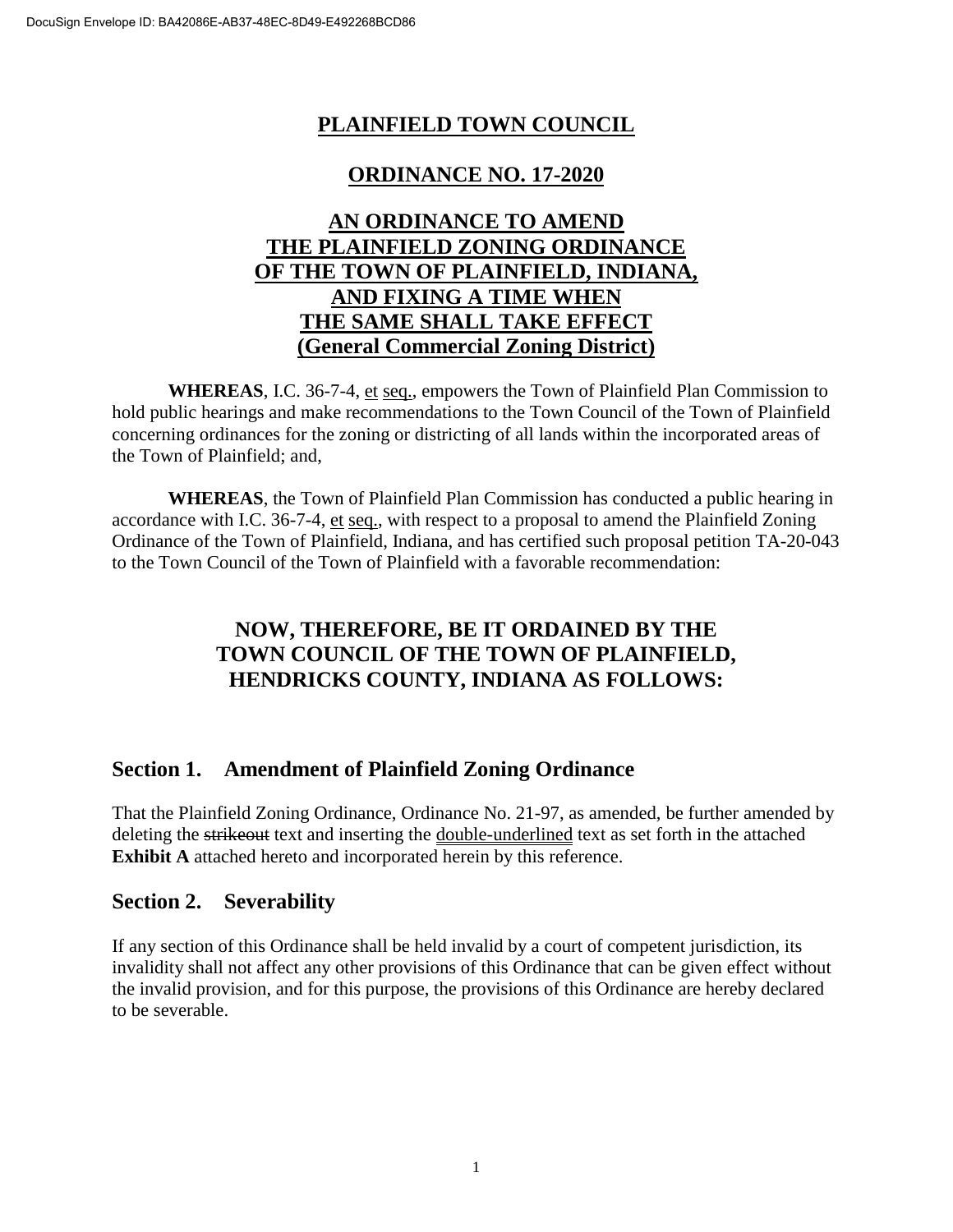### **Section 3. Effective Date**

This Ordinance shall be effective within the incorporated areas of the Town of Plainfield, Hendricks County, Indiana upon its adoption by the Town Council of the Town of Plainfield, as provided in I.C. 36-7-4.

Passed and adopted by the Town Council of the Town of Plainfield, Indiana, on this day \_\_\_\_\_\_\_\_\_\_\_\_\_\_\_\_\_\_\_\_\_\_\_\_\_. 8/13/2020

#### **TOWN COUNCIL, THE TOWN OF PLAINFIELD, HENDRICKS COUNTY, INDIANA**

| DocuSigned by:                                                        |
|-----------------------------------------------------------------------|
| Robin G. Brandgard                                                    |
| 0995BF6F9B57437.<br>Robin G. Brandgard, President                     |
| Bill Kirch <b>off</b>                                                 |
| <b>ECGO8CAFF9B48C</b><br>  Kirchoff, Vice President<br>DocuSigned by: |
| tent Mephail                                                          |
| Kent McPhail                                                          |
| <i>Van Bridget</i>                                                    |
| D9736EE181004F8<br>Dan Bridget<br>DocuSigned by:                      |
| lance angle                                                           |
| -32E36D005E374BD                                                      |

Lance Angle

Constituting a majority of all the members of the Town Council

ATTESTED BY:

-DocuSigned by:

 $V$ 

Mark Todisco, Clerk-Treasurer of the Town of Plainfield, Indiana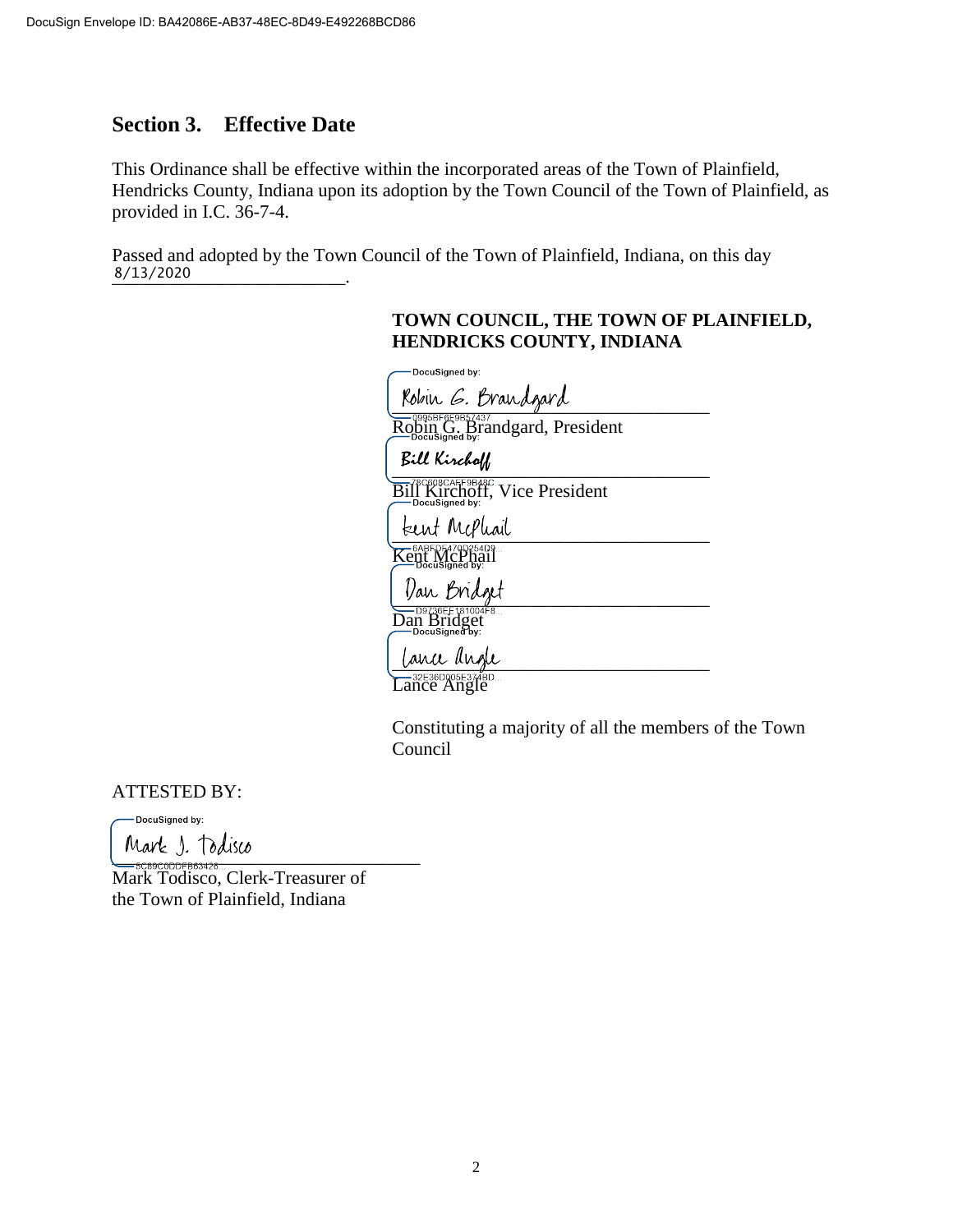#### **EXHIBIT A**

#### **2.11 GC - General Commercial**

Intent - GC: General Commercial *Districts* are established to provide a location for higher volume and higher intensity commercial uses than the NR *District*. Activities in this *District* are often large space users located along a *Primary Arterial Street* and the *Perimeter Parkway* and may include outdoor sales or operations.

#### **A.** *Permitted Uses***.**

1. *Primary Uses*

Automobile Service Automobile Sales, New or Used, including Showroom, On-Site Service Department, and Wash / Detail Facilities Automobile Rental Services Automobile repair - major Automobile repair - minor Automobile parts sales (new) Car wash (automatic and self) Motor Cycle/Scooter Sales, Service and Repair Muffler Repair Shop Painting and Customizing Quick Lube Facilities Tire and Auto Service Center

Clothing Service Dressmaking Dry Cleaning and Laundry Establishment Millinery Shop (Fabric Shop) Self-service Laundry Shoe Repair Shop Tailor and Pressing Shop

Communications/Utilities Communication Relay Tower Public Wells Telephone Exchange

Educational Use *Child Care Center* Library School - Public or Private School - Commercial, Trade or Business

Food Sales and Service Bakery - Retail Dairy - Retail Delicatessen Drive-in / Drive-thru Restaurant **Grocery** Convenience Store Meat Market Restaurant

Governmental Use Fire Station Governmental Offices Police Station Post Office, without outdoor parking of delivery vehicles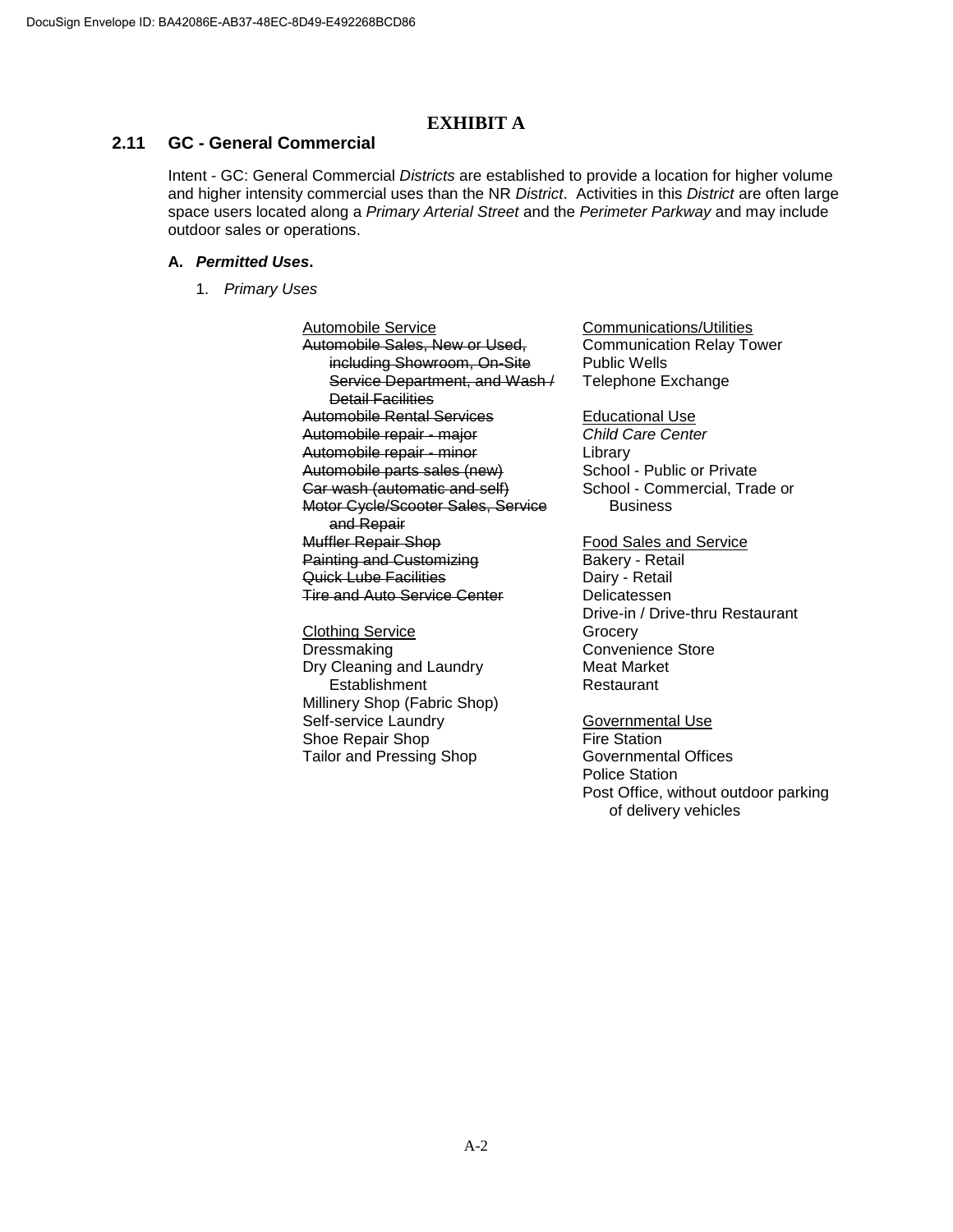Miscellaneous Agriculture Seed Sales Bus Station Clinic, Medical, Dental or **Optometrists** Electrical Repair Hospital / Sanitarium / Rehabilitation Center Hotel Motel (not within 600' of a *Gateway Corridor*) Mortuary / Funeral Home / **Crematories** Print Shop Radio / Television Stations (without transmission towers) Sign Painting Tool / Equipment Rental (without truck rental, outdoor display or storage) Tourist Home / Bed & Breakfast Veterinary Hospital, including Boarding (without outdoor pet runs or kennels) Office/Professional Services **Architect** Artist Bank Machines Bank / Savings & Loan / Credit Union Construction Companies, Contractors, and Home Remodeling Companies **Dentist** Design Services **Engineer** Insurance Agent Lawyer Musician Physician Pharmacist Photographic Studio Professional Offices Real Estate Office Research Laboratories Service Organization Office Travel Agency

Personal Service Barber Shop Beauty Shop Health Spa or Fitness Center Locksmith / Security Systems Tanning Salon Public Facilities Museum Public Park *Parking Lot Religious Use* **Recreation** Arcade Bait Sales Banquet Hall Billiard Room Bowling Alley Dancing, Aerobics, Gymnastics, Cheerleading Studio Indoor Recreation Lodge or Private Club Night Club Skating Rink (Ice and Roller), indoor Social Hall Tennis / Racquet Club, indoor Theater, Indoor Video Store Residential *Assisted Living Facility* Convalescent Home Nursing Home

Retail Antique Shop Apparel Shop Appliance Store Convenience Store Department Store Drug Store Floor Coverings Flower Shop Furniture Store Gift Shop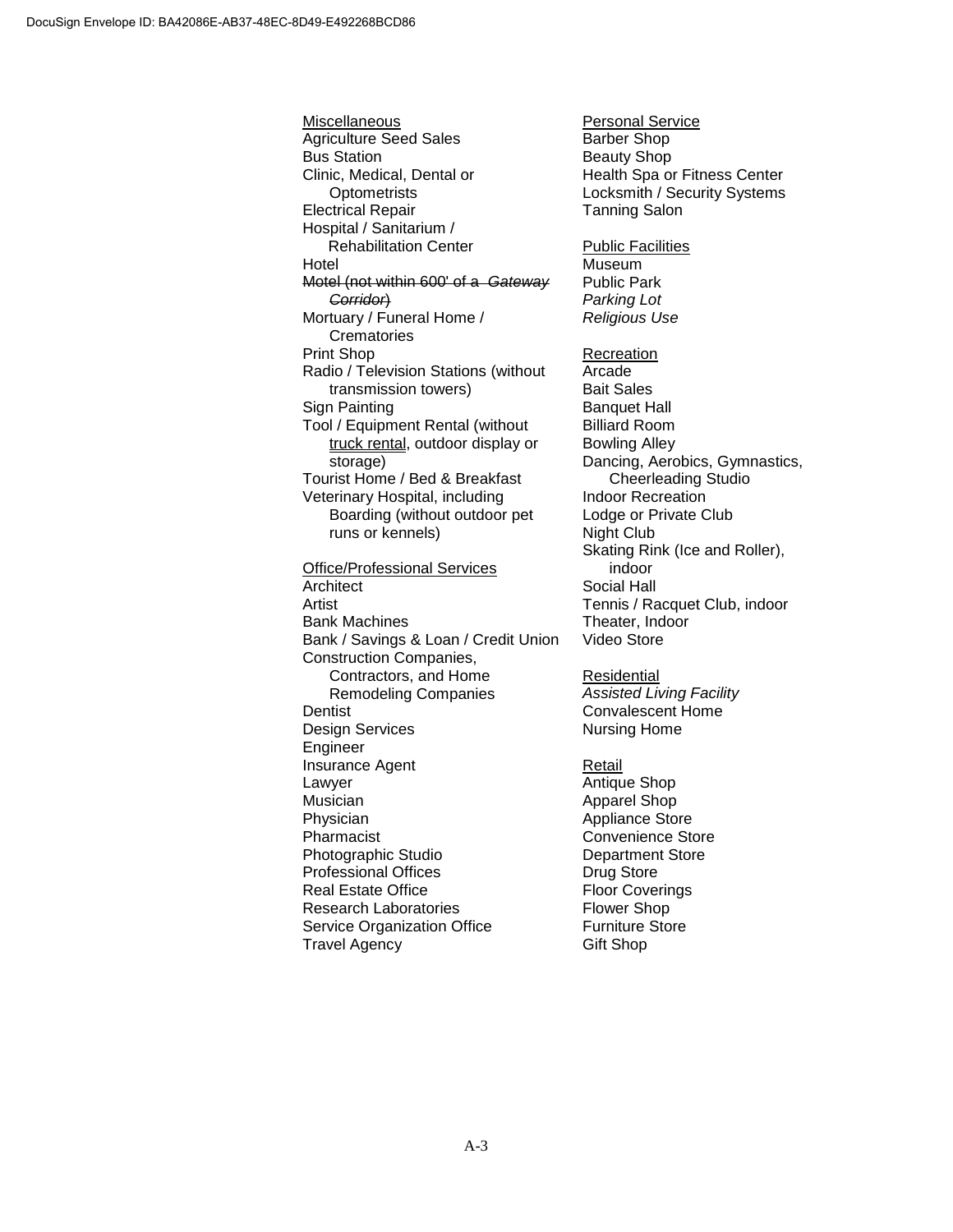Retail (Cont.) Gun Shop and Gunsmith Shop Hardware Store Home Improvement Store Jewelry Store Music Store Newsdealer Paint Store

Retail (Cont.) Radio, TV, Music Service and Sales Retail Showroom Shoe Store Stationery and Book Store Sporting Goods Variety Store Vehicle Parts and Accessories without Repair or Installation Wall Coverings

2. *Special Exception Uses*

Alcoholic Beverage Sales Any Permitted use which includes the sale of alcoholic beverages for onsite consumption or carry-out

**Agricultural Uses** Commercial Greenhouse Cropland and Orchards Plant Nursery

Automobile Service Automobile Auction Automobile Sales, New or Used, without a Showroom, On-Site Service Department or Wash / Detail **Facilities** Fueling Station RV and Camper Sales and Service Truck or Bus Sales and Service Truck Rental Services

Communication/Utilities Public Utility Substation Public Wells Sewage Treatment Plant Water Treatment Plant

Educational Uses *Child Caring Institution* Kindergarten

Food Sales and Service Farmers Market Roadside Food Sales Stand Recreation Amusement Park Ball Fields Driving Range Miniature Golf Outdoor Commercial Recreational Enterprise Private Recreational Development Governmental Use Post Office, with outdoor parking of delivery vehicles

**Miscellaneous** *Artificial Lake* Boat Sales, Service and Storage Farm Equipment Sales and Service Motel (within 600' of a Gateway Cor*ridor)* Radio / Television Stations (with transmission towers) Self-storage (Mini-) Warehouse (not within 600' of a *Gateway Corridor*) Tool / Equipment Rental (with outdoor display or storage) Veterinary Hospital, including Boarding (with outdoor pet runs or kennels)

Personal Service Tattoo, Body Piercing, Scarifying and Branding Establishments

Public Facilities *Neighborhood Recycling Collection Point Parking Garage Recycling Facility*

Retail Liquor Store Lumber Yard Manufactured, Modular or Mobile Home Sales and Display Satellite Dish Sales and Service